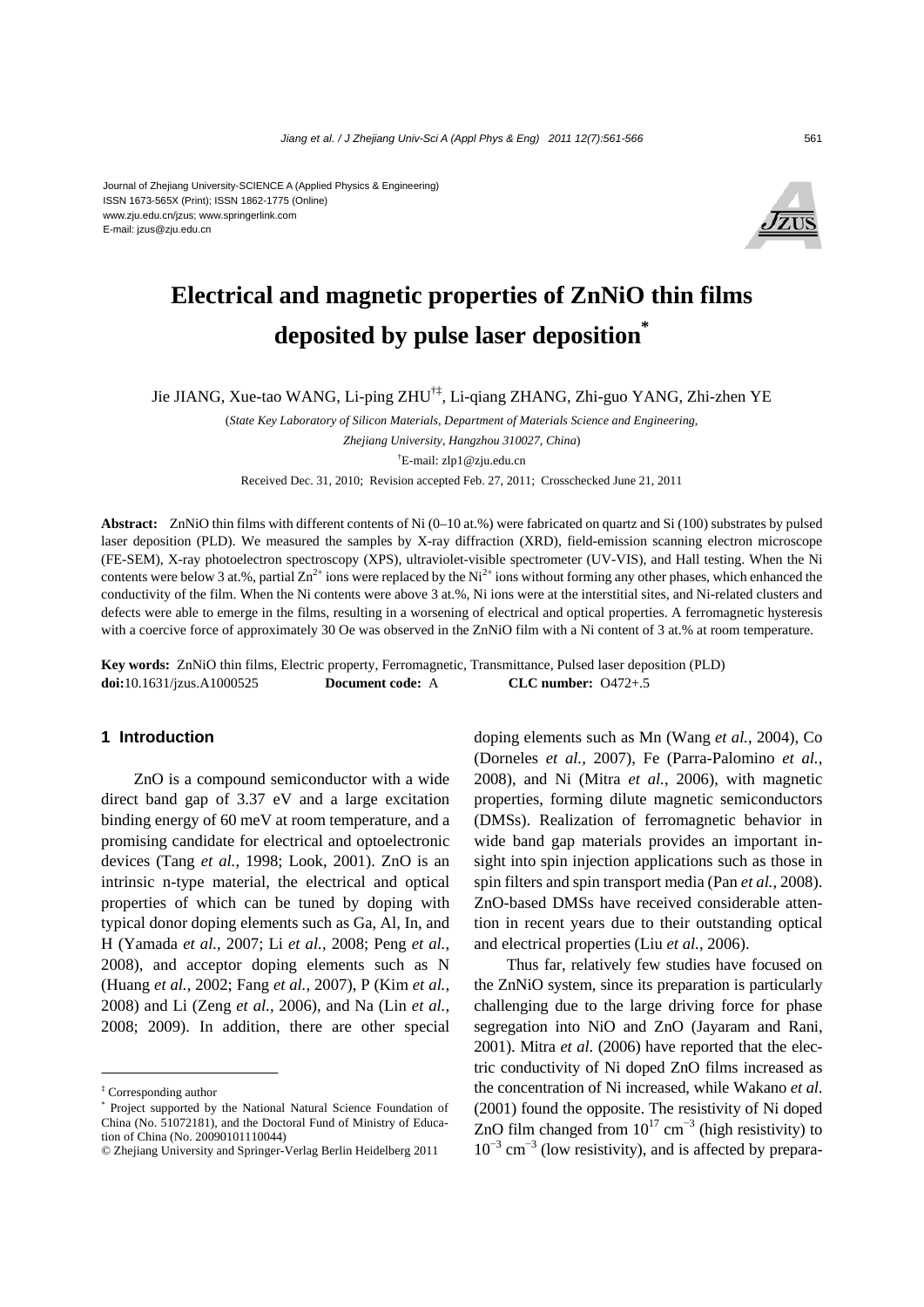tion and procedure parameters. ZnNiO film is considered to be a promising DMS that can achieve room temperature ferromagnetism. Sato and Katayama-Yoshida (2001) believed that the ferromagnetic state could be, theoretically, stabilized by electron doping. As a result, the electrical property is an important influencing factor on the magnetism of ZnNiO films. In this paper, we fabricated the ZnO and ZnNiO films DMS by pulsed laser deposition (PLD) and studied the influence of Ni contents on the structural, electrical, optical, and magnetic properties of ZnNiO films.

### **2 Experimental**

ZnO and ZnNiO thin films were deposited on quartz and Si (100) substrates by PLD. The substrates were cleaned by acetone before the deposition. The ceramic targets were prepared by mixing ZnO (99.99%) and Ni (99.99%) powders in proportion. A KrF excimer laser (Compex102, Lambda physic, Germany) was used as the ablation source. The laser power was 280 mJ, the repetition frequency was 5 Hz, the working pressure in the chamber was 0.02 Pa with  $O<sub>2</sub>$  as the ambient gas, and the substrates were held at 500 °C during the film deposition.

The morphologies of the films were observed by field-emission scanning electron microscope (FE-SEM) (S-4800, Hitachi, Japan). The crystallographic structure of the films was investigated by the Bede D1 X-ray diffraction (XRD) (Bede, U.K) system with Cu Kα radiation ( $\lambda$ =0.15406 nm). The electrical properties were investigated by using a four-point probe van der Pauw configuration (HL5500PC) at room temperature. The absorption spectra of the films were measured at room temperature on an ultravioletvisible (UV-VIS) spectrometer (UV3600, Shimadzu, Japan). The magnetic properties were measured by a superconducting quantum interference device (SQUID) MPMS-XL magnetometer of Quantum Design Company (USA), and the measurement accuracy is up to  $10^{-8}$  emu.

### **3 Results and discussion**

Fig. 1 shows the typical FE-SEM images of the ZnNiO thin films with different Ni contents. All the films have a nearly smooth surface and uniform grain

size. The composition analysis of the ZnNiO films by the energy dispersive X-ray spectroscopy (EDS) shows that Ni contents are 0.8 at.%, 2.7 at.%, 4.5 at.%, and 9.8 at.% in the thin films corresponding to 1 at.%, 3 at.%, 5 at.%, and 10 at.%, respectively, in the Ni doped ZnO ceramic targets. The thickness of all the ZnNiO thin films were about 400 nm, which were measured in the cross section SEM image (not shown here).



**Fig. 1 Scanning electron microscope images of the ZnNiO films with different Ni contents: 1 at.% (a), 3 at.% (b), 5 at.% (c), and 10 at.% (d)** 

Fig. 2a shows the XRD patterns of ZnNiO samples with different Ni contents and that of pure ZnO thin film for comparison. It can be seen that only one (002) orientation peak around  $34^{\circ}$  is observed in all the samples, which reveals that all the thin films growing along c-axis of ZnO perpendicular to substrate have a high quality and Ni dopant cannot change the structure of ZnO. Fig. 2b shows the (002) peaks of the XRD patterns of the ZnNiO films with different Ni contents, in which the intensity is normalized for better comparison. Theoretically, since the ion radius of  $Ni^{2+}$  (0.69 Å) is smaller than that of  $\text{Zn}^{2+}$  (0.74 Å), with the assumption that all the dopant Ni would substitute for Zn, the (002) peak of the ZnNiO film should move to larger angles when compared to that of pure ZnO film  $(2\theta=34.46^{\circ})$ , where  $\theta$  is the half diffraction angle) obtained at the same condition. And it is obvious that the peak indeed moves to a larger angle for the film with 1 at.% doping. However, for the film with 5 at.% Ni doping content, the peak shifts to a smaller angle. We believe that some of the incorporated Ni ions might lie at the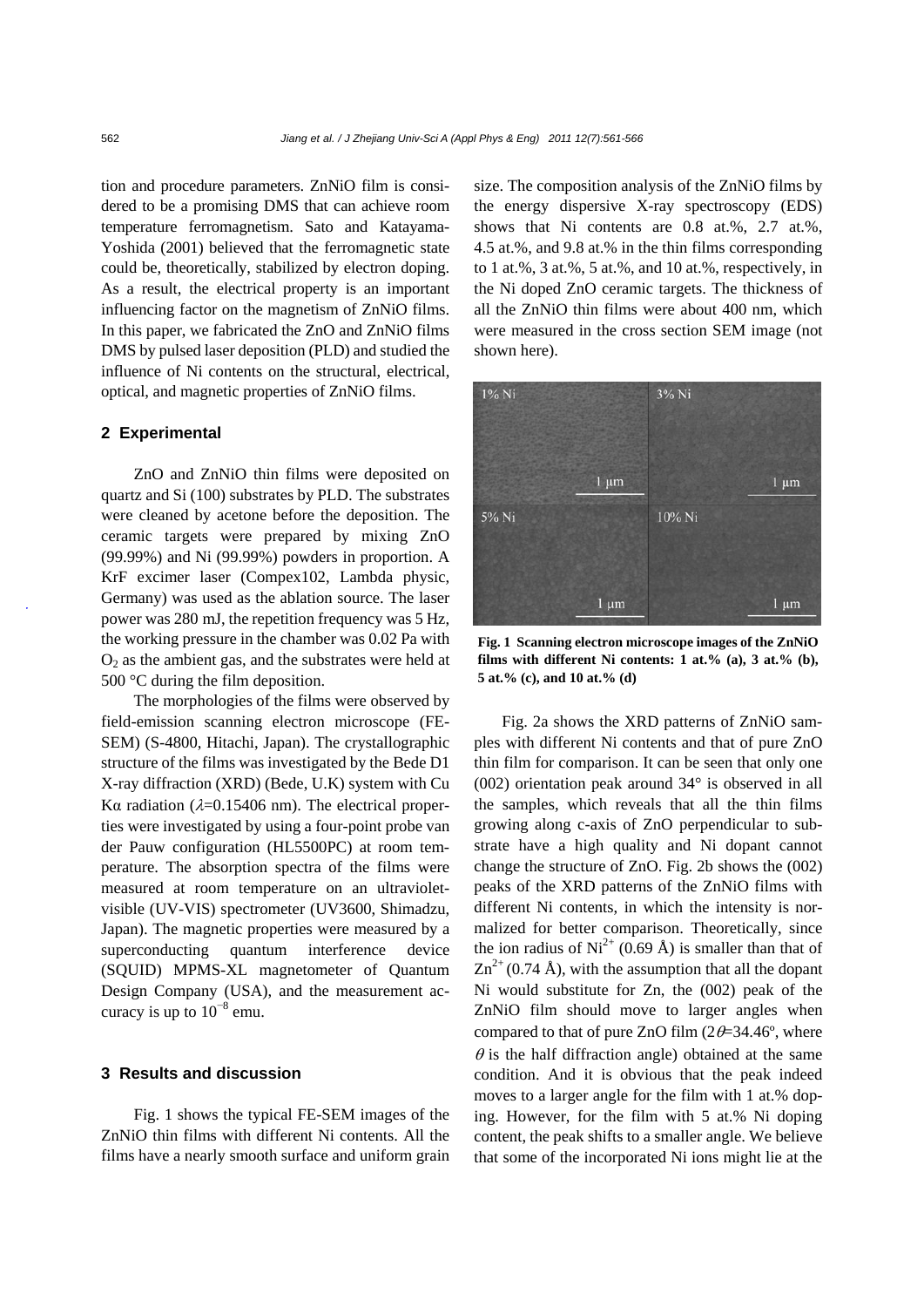interstitial sites, leading to a lattice expansion. As the Ni contents increase, the Ni ions at the crystal lattices and interstitial sites may reach saturation, the peak thereby remaining at the same angle. The Ni-related clusters and defects, such as NiO, might be formed by the superfluous Ni dopant in the ZnNiO films with a large content of Ni. The grain size is calculated by Scherer's equation:  $D=0.89\lambda/\beta\cos\theta$ , where *D* denotes the diameter along c-axis,  $\lambda$  is the wavelength of X-ray ( $\lambda$ =0.15406 nm), and  $\beta$  is the full width at half maximum (FWHM). By calculation, we obtain the results that the films have the grain size of 32.63, 32.12, 31.56, 28.69, and 28.95 nm, respectively. This indicates that the crystal quality lessened as the Ni content increased.



**Fig. 2 (a) X-ray diffraction (XRD) patterns of the ZnNiO films with different Ni contents; (b) (002) peaks of XRD patterns of the ZnNiO films** 

The chemical states of the elements present are discussed according to the X-ray photoelectron spectroscopy (XPS) measurements. The substitution of Ni ions was confirmed by Ni 2p XPS spectrum (Fig. 3). The graphs of the ZnNiO films with different Ni contents were shifted for comparison and the binding energies were corrected for the charging effect, with reference to the C 1s line at 284.8 eV. The Ni  $2p_{3/2}$ peak occurs at  $(855.5\pm0.1)$  eV, while Ni 2p<sub>1/2</sub> peak locates at  $(873.0 \pm 0.1)$  eV. Corresponding satellite structures were clearly observed at  $(860.5\pm0.5)$  and  $(880.0\pm0.5)$  eV, respectively. The Ni 2p<sub>3/2</sub> peak position was close to that of NiO, but quite different from those of Ni and  $Ni<sub>2</sub>O<sub>3</sub>$ , which indicates that Ni ions in ZnO films might have a valence of +2 (Wagner *et al.*, 1979; Yu *et al.*, 2001). The energy difference between the Ni  $2p_{3/2}$  and  $2p_{1/2}$  peaks is about 17.5 eV, which is strikingly different from that of NiO (18.4 eV) (Wagner *et al.*, 1979). The above results strongly suggested that Ni atoms were successfully incorporated into ZnO. We also did not find any NiO clusters and defects in the ZnNiO films with a high content of Ni and believed that the content of Ni-related clusters and defects might be so small that they were not measureable by XPS.



**Fig. 3 X-ray photoelectron spectra of Ni in the ZnNiO films**

Fig. 4 shows the O 1s XPS spectrum. The asymmetry and stretching of the absorption peak indicates different chemical states of the O element. The absorption peak of O 1s can be divided into two nearly Gaussian peaks, which are centered at  $(530.0\pm0.3)$  and  $(531.5\pm0.3)$  eV. The peak on the low binding energy side at 530.0 eV is attributed to  $O^{2-}$ ions on the wurtzite structure of the hexagonal  $\text{Zn}^{2+}$ ion array, surrounded by Zn (or substitution Ni) atoms (Chen *et al.*, 2000). The high binding-energy peak centered at 531.5 eV is associated with  $O<sup>2−</sup>$  ions that are in oxygen-deficient regions within the matrix of ZnO (Futsuhara *et al.*, 1998; Li *et al.*, 2009). As the Ni contents increases, the peak at about 530 eV first moves to high binding energy and then back to low binding energy. It is indicated that the oxidation state of the O ion in the crystal lattice of the ZnNiO film is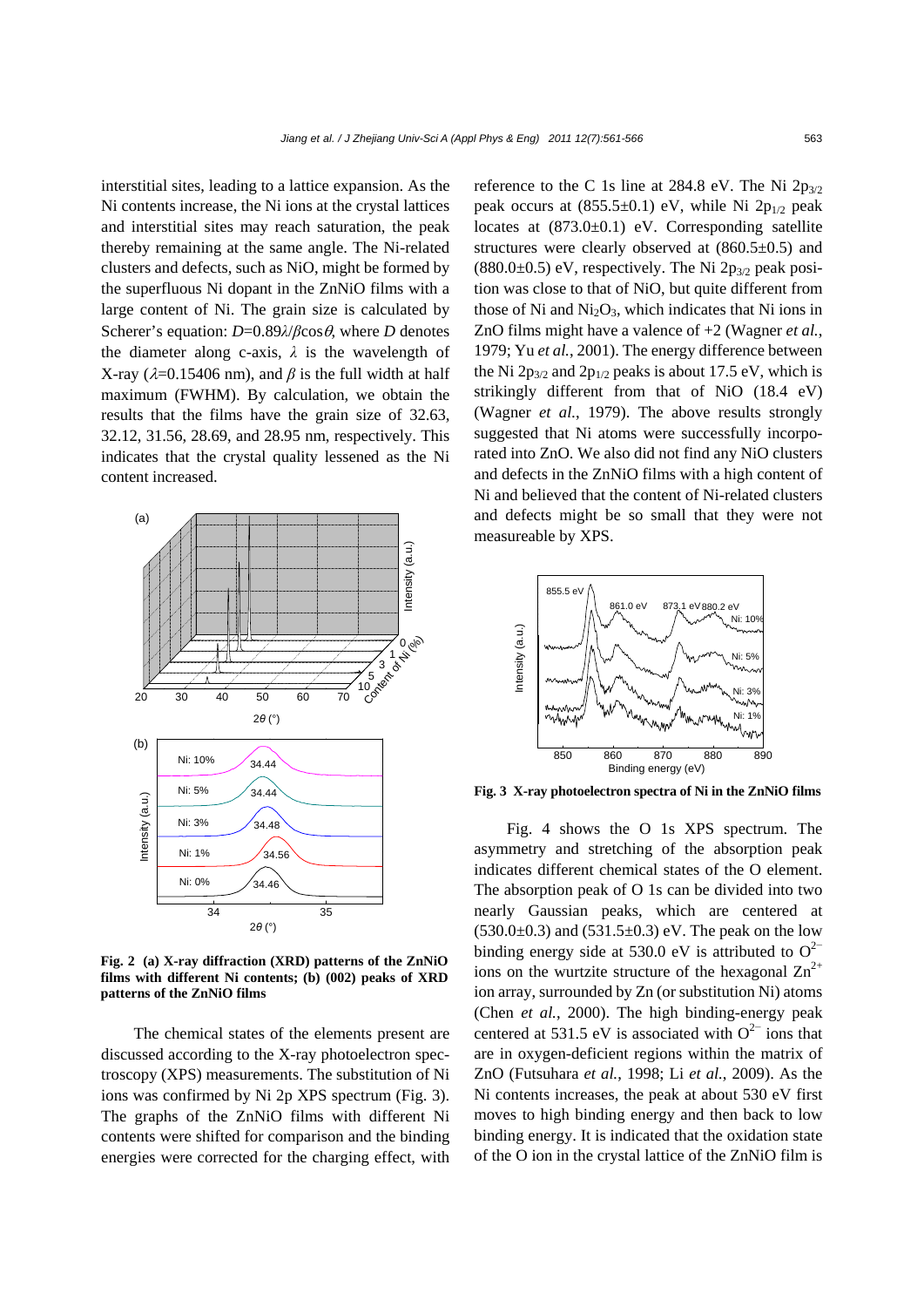the lowest with the Ni content of 3 at.% because of the highest binding energy. And the peaks at about 531.5 eV show blueshift as a whole, which reveals that the oxidation state of the O ion in oxygendeficient regions is more stable. Therefore, more defects will be formed and the crystal quality will be worse as the Ni contents increase, which agrees with the XRD analysis.



**Fig. 4 X-ray photoelectron spectra of O in the ZnNiO films** 

Fig. 5 gives the transmission spectra of the ZnO and ZnNiO films. As the Ni content increases, the transmission rate of the films decrease and the band edge shows red shift when the Ni content reaches 10 at.%. The variation of the band edge is similar to results from other research group (Yu *et al.*, 2008). The band gap of the films for the Ni contents of 1 at.%, 3 at.%, and 5 at.% is 3.28 eV, while for the Ni content of 10 at.% is 3.19 eV by calculation (not shown here). This is because the band gap may be reduced by the tensile stress and defects caused by the Ni ions at the interstitial sites or the Ni-related clusters in the ZnNiO films with large content of Ni. The Ni dopant can weaken the optical property of ZnO film and change the band gap energy. However, the mechanisms behind the decrease in band gap energy with Ni doping are still unclear and need further study.

The Hall measurements demonstrate that the ZnNiO thin films are n-type semiconductor. Fig. 6 shows the changes of the resistivity, electron mobility, and carrier concentration in the ZnNiO films as the Ni contents increased. The resistivity of the pure ZnO film is 0.023 Ω·cm, which decreased a little on light doping (1 at.% and 3 at.%) and significantly increased on heavy doping (5 at.% and 10 at.%). Burstein (1954) found that the Fermi level  $(E_F)$  of Fe, Co, and Ni doped ZnO located near the top of valence band and the partial density of states of Fe, Co, and Ni near the  $E_F$  were large. Mitra *et al.* (2006) pointed out that the d states of Ni near  $E_F$  would split to a lower doublet  $e_g$  state and a higher energy triplet  $t_{2g}$  state. The  $t_{2g}$  further splits into bonding and antibonding states after coupling with the p orbits of the valence band. The antibonding state has higher energy and contains itinerant electrons. The energy of the antibonding state lies close to the bottom of the conduction band and the itinerant electrons are likely to jump to the conduction band, which enhances the conductivity. This can be clearly confirmed by the behavior of the resistivity of the ZnNiO films on light doping in our work. Due to the replacement of  $\text{Zn}^{2+}$  for  $\text{Ni}^{2+}$  the itinerant electron concentration increases with the Ni contents when the Ni contents are below 3 at.%, resulting in lowering of the resistivity. This is contradictory to heavy doping because of the worsening of crystal quality. From earlier studies, we know that the



**Fig. 5 Transmission spectra of the ZnNiO films with different Ni contents**



**Fig. 6 Influence of Ni contents on the resistivity, electron mobility, and carrier concentration of the ZnNiO films**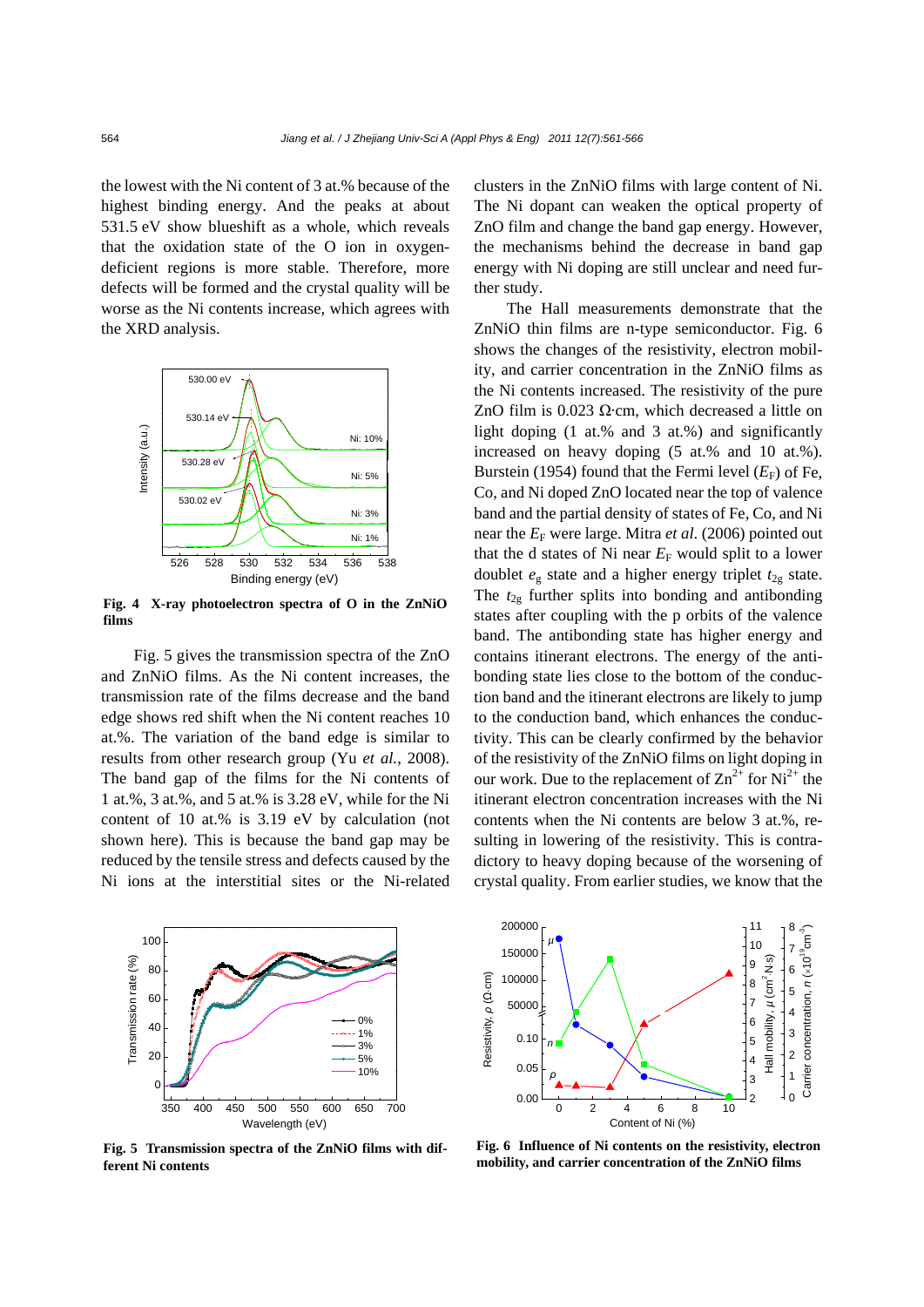intrinsic defects are mainly native H, which cause the n-type electric conductivity in the pure ZnO film (McCluskey and Jokela, 2009). The electron concentration of the pure ZnO film in our study is  $2.5 \times 10^{19}$  cm<sup>-3</sup>, which is slightly enhanced by the Ni doping when the Ni contents are below 3 at.%. This might be the reason that the Ni ions at the interstitial sites provide electrons and increase the electron concentration. When the Ni contents are above 5 at.%, the electron concentration decreases because of the Ni-related clusters and defects that provide many holes. For the Hall mobility, the main factors of the influence are ion scattering and lattice scattering. As the Ni content increases, ion scattering and lattice scattering strengthen after the Ni-related clusters and defects emerge, such that the Hall mobility decreases.

The magnetic measurements of ZnNiO films with different Ni contents have been performed at room temperature. Fig. 7 presents the magnetization hysteresis (magnetization-field, *M*-*H*) loop for the ZnNiO films with 3 at.% Ni doping at different applied magnetic fields, and the inset of Fig. 7 is the enlarged partial view. It can be seen that the film with 3 at.% Ni doping exhibits distinct ferromagnetic hysteresis with the coercive force of approximately 30 Oe and saturation magnetization of 0.12 emu/g (about  $0.06 \mu_B/atom$ ) at room temperature. Liu *et al.* (2008) have reported saturation magnetization of 0.02  $\mu_B$ /atom as-deposited and 0.06  $\mu_B$ /atom Ar-annealed, which is similar to our results. For the films with Ni contents above and below 3 at.%, we did not find any ferromagnetism. We believe that the observed ferromagnetism is the intrinsic property of the ZnNiO films, because we did not detect any Ni cluster or NiO in XRD and XPS measurements. The origin of room temperature ferromagnetism observed in ZnNiO



**Fig. 7 Magnetization hysteresis (***M***-***H***) loop for the ZnNiO films with 3 at.% Ni content** 

system remains a controversial subject (Liu *et al*., 2009). From Fig. 6, we see that the carrier concentration is the highest and the resistivity is the lowest for the films with 3 at.% Ni doping. Therefore, the positive magnetization behavior might be affected by electrical properties (Wakano *et al*., 2001). Considering the long-range interaction properties of ferromagnetic spin-spin coupling, the magnetic characteristics of the ZnNiO films are mostly related to Ni incorporating content and their microstructure (Yu *et al*., 2008).

### **4 Conclusions**

Different Ni concentrations of the ZnNiO thin films were prepared by PLD. By Ni doping, the electrical and optical properties were changed and the ferromagnetism emerged. In our experimental conditions, the solubility of Ni is about 3 at.%. When the Ni contents are below 3 at.%, the resistivity decreases a little, while the carrier concentration increases. When the Ni contents are above 3 at.%, the transmission rate and the carrier concentration decrease rapidly and the resistivity increases remarkably, which might be due to the formation of Ni-related clusters and defects. Also, a ferromagnetic hysteresis with the coercive force of approximately 30 Oe was measured for the ZnNiO film with the Ni content of 3 at.% at room temperature, which might be affected by the electrical properties.

#### **References**

- Burstein, E., 1954. Anomalous optical absorption limit in InSb. *Physical Review*, **93**(3):632-633. [doi:10.1103/ PhysRev.93.632]
- Chen, M., Wang, X., Yu, Y.H., Pei, Z.L., Bai, X.D., Sun, C., Huang, R.F., Wen, L.S., 2000. X-ray photoelectron spectroscopy and auger electron spectroscopy studies of Al-doped ZnO films. *Applied Surface Science*, **158**(1-2): 134-140. [doi:10.1016/S0169-4332(99)00601-7]
- Dorneles, L.S., Venkatesan, M., Gunning, R., Stamenov, P., Alaria, J., Rooney, M., Lunney, J.G., Coey, J.M.D., 2007. Magnetic and structural properties of Co-doped ZnO thin films. *Journal of Magnetism and Magnetic Materials*, **310**(2):2087-2088. [doi:10.1016/j.jmmm.2006.10.1017]
- Fang, Z.Q., Claflin, B., Look, D.C., Kerr, L.L., Li, X.N., 2007. Electron and hole traps in N-doped ZnO grown on p-type Si by metalorganic chemical vapor deposition. *Journal of Applied Physics*, **102**(2):023714. [doi:10.1063/1.2759181]
- Futsuhara, M., Yoshioka, K., Takai, O., 1998. Optical